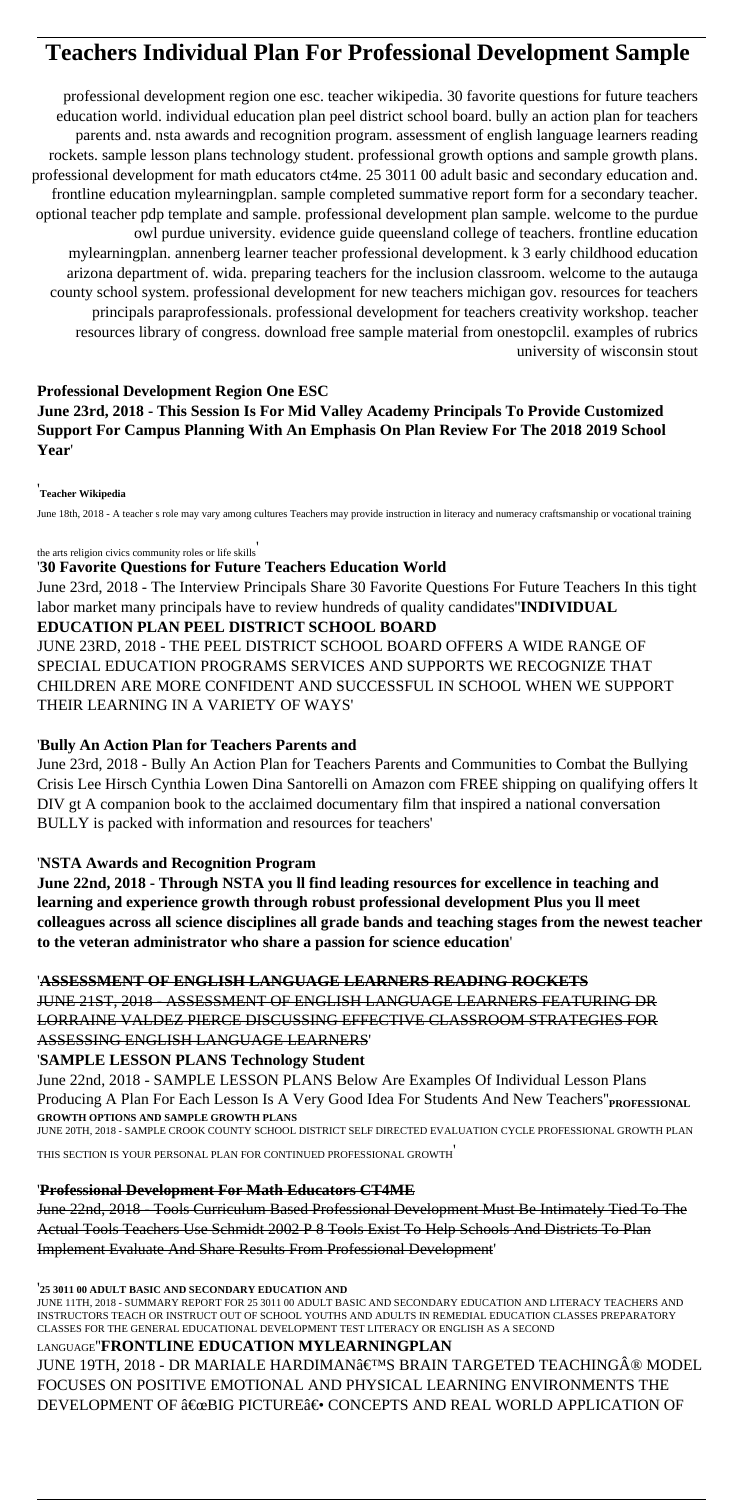# LEARNING' '**SAMPLE COMPLETED SUMMATIVE REPORT FORM FOR A SECONDARY TEACHER JUNE 21ST, 2018 - SAMPLE COMPLETED SUMMATIVE REPORT FORM FOR A SECONDARY TEACHER PAGE 4 OF 6 DOMAIN PROFESSIONAL PRACTICE THE TEACHER USES HIS OR HER PROFESSIONAL KNOWLEDGE AND UNDERSTANDING OF PUPILS CURRICULUM LEGISLATION**'

#### '**Optional Teacher PDP Template and Sample**

June 22nd, 2018 - New Jersey Department of Education 6 Updated August 2014 Sample Individual Teacher Professional Development Plan PDP Background

provided for context in this example Ms Stuart has been a teacher in the middle grades for 15 years and is tenured''**Professional Development**

June 23rd, 2018 - Evidence Guide Transitioning to full registration This is a QCT resource for provisionally registered teachers Developed from AITSL's Guide to Transition to Full Registration'

# **Plan SAMPLE** June 22nd, 2018 - Professional Development Plan â€" Mid Year Review to be completed by date **January 30 2010 Teacher Max New Academic Year 2009 2010**'

### '*welcome to the purdue owl purdue university*

*june 24th, 2018 - the online writing lab owl at purdue university houses writing resources and instructional material and we provide these as a free service of the writing lab at purdue*''**Evidence Guide Queensland College of Teachers**

'**Frontline Education MyLearningPlan**

June 24th, 2018 - This Heinemann Professional Development Is Designed To Explore The Behaviors And Understandings To Notice Teach And Support As

Students Think Within Beyond And About A Text,

# '**ANNENBERG LEARNER TEACHER PROFESSIONAL DEVELOPMENT JUNE 23RD, 2018 - TEACHER RESOURCES AND PROFESSIONAL DEVELOPMENT ACROSS THE CURRICULUM TEACHER PROFESSIONAL DEVELOPMENT AND CLASSROOM RESOURCES ACROSS THE CURRICULUM**'

## '**K 3 Early Childhood Education Arizona Department Of June 22nd, 2018 - Per A R S §38 431 02 All Notices Of The Public Meetings For The Arizona Department Of Education Can Be Accessed By Clicking The Link Below**' '**WIDA**

June 22nd, 2018 - WIDA Supports Academic Language Development And Academic Achievement For Linguistically Diverse Students Through High Quality

Standards Assessments Research And Professional Development For Educators<sub>11</sub><br>Preparing Teachers for the Inclusion Classroom

June 23rd, 2018 - Preparing Teachers for the Inclusion Classroom understanding assistive technology and its role in education Terence W Cavanaugh Ph D

University of North Florida''**Welcome To The Autauga County School System**

June 24th, 2018 - This Website Endeavors To Comply With Best Practices And Standards Defined By Section 508 Of The U S Rehabilitation Act If You